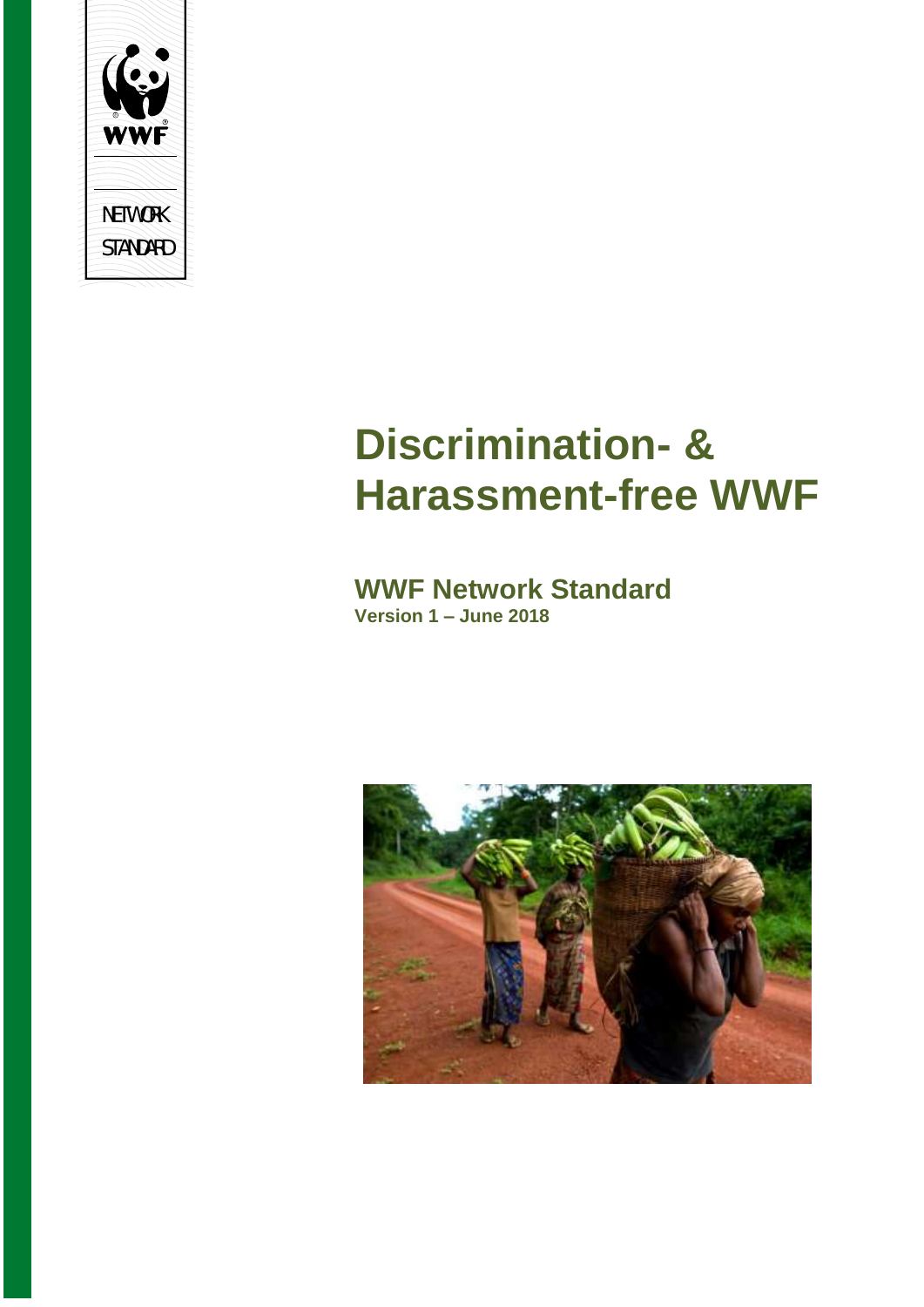#### **1. WWF's Commitment**

WWF commits to take all reasonable steps to prevent and promptly respond to any *discrimination, bullying, harassment, sexual harassment and violence in the workplace* (see definitions in Section 4) by an employee towards another employee or a person with whom the employee comes into contact (e.g., partners, stakeholders, beneficiaries, volunteers, interns or supporters).

#### **Specifically, the WWF Network Leaders commit to:**

- o **Take appropriate steps to safeguard communities, groups and individuals** who work for WWF, or who have contact with, or are impacted by, WWF's activities, from discrimination, bullying, and harassment.
- o **Communicate** this as an integral part of our desired culture and values.
- o Develop and share **best practices** around the Network.
- o **Enforce** this Standard.

#### **2. Specifically, every WWF office MUST at a minimum:**

- 1. **Have a policy and/or code of conduct** in line with this Network Standard and local legislation, whichever is stronger, and which defines the standards of personal conduct; and assure all staff have access to it in a language they understand well.
- 2. **Appoint a "go-to" focal point in human resources** to raise concerns or ask advice, who is trained and skilled in these issues.
- 3. **Communicate** the standard and related procedures including reporting channels on internal and public websites, and in community outreach, as appropriate. Ensure external stakeholders and beneficiaries understand our commitments and where to raise issues of concern (see section 8). This may mean culturally acceptable outreach (e.g., community meetings).
- 4. **Recruit and develop the right behaviours.** Staff, volunteers, and board members understand and commit to the standard, through mandatory induction and training, and are held accountable for their conduct. This includes understanding inappropriate behaviours, how to respond to them, and how to raise complaints. Managers/ HR should observe a duty of care, for example in recruiting, to assess an applicant's integrity and perform independent background/reference checks, and to hold staff to account for inappropriate conduct as part of performance management procedures.
- 5. **Encourage partner and supplier integrity.** Engage partners, suppliers, and service providers who commit to preventing discrimination and harassment in their workplace.
- 6. **Build prevention** especially in high-risk situations, such as missions or working in remote places (e.g., sleeping arrangements, locked doors, communications availability).
- 7. **Identify risks** and mitigation actions as part of office and project risk management.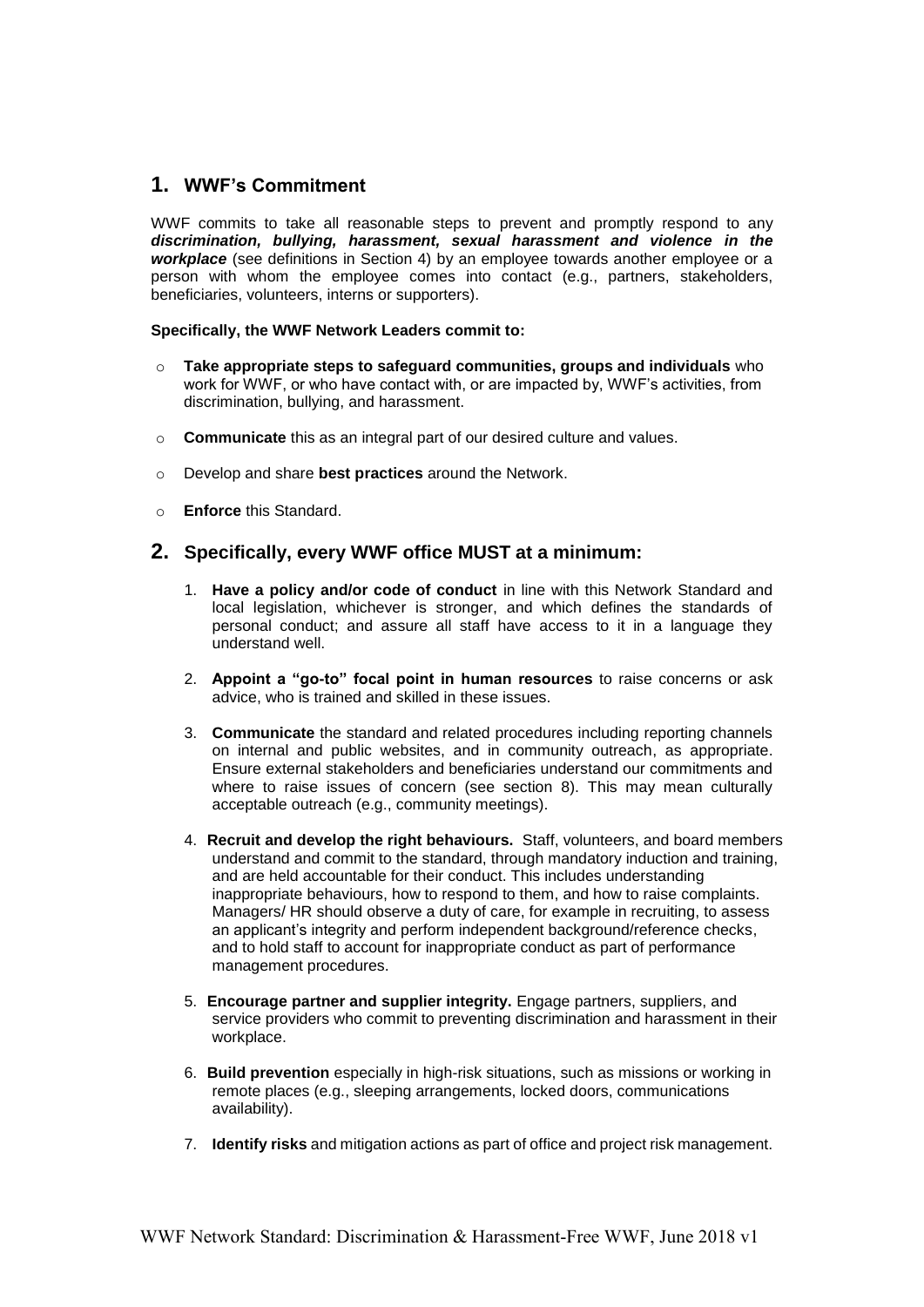- 8. **Encourage a "Speak Up" environment**. Staff, volunteers, stakeholders, third parties, implementing partners and external beneficiaries have easy access to the Network "Speak Up" Standard and contact details of those mandated to receive a report. Have a variety of reporting options (e.g., verbal reporting for illiterate individuals).
- 9. **Escalate.** Network leaders note there may be occasional requests for information to be escalated to a Network level, to manage brand risks and accountability, and will work together to find appropriate procedures which respect issues of privacy, need to know, and legal considerations.
- 10. **Respond** in a timely and appropriate manner to events and allegations. All allegations should be reviewed and documented with agreed steps through closure. Offices should design response procedures, which may include response team, investigation protocols, handling witnesses and victims, etc.
- 11. **Maintain confidentiality** to protect the privacy of staff, including complainants and witnesses, as far as possible consistent with a full and fair investigation, and to ensure the integrity of the investigation in line with legal requirements.
- 12. Commit to **"no retaliation"** of allegations made in good faith: this includes protecting the confidentiality of those coming forward with complaints, as described above. Retaliation against a victim or witness is itself a form of harassment and should be disciplined according to this standard.
- 13. **Investigate impartially.** Those investigating issues provide a truthful and complete account of findings, are independent and not influenced by victims, accused parties, or management. (See Section 5)
- 14. **Perform duty of care.** WWF is committed to ensure appropriate treatment of alleged victims, accused parties and witnesses. This includes protecting against retaliation, maintaining confidentiality as described above, respecting privacy regulations, and fair treatment in investigation and disciplinary procedures.
- 15. **Implement disciplinary measures.** Confirmed acts of misconduct shall result in firm discipline up to and including termination of employment, and, if appropriate, referral to local law enforcement.
- 16.**Monitor and document.** Maintain a secured, confidential repository of allegations, investigations, response, control improvements and disciplinary measures.
- 17. **Keep it alive.** Offices are encouraged to do more than the above actions, and share good practices with other offices in the Network.

#### **3. Responsibilities**

**Staff** are responsible to speak up if they witness an event and to cooperate with investigations.

**WWF Office leaders** are accountable for the full compliance with this Standard, and to seek guidance in local legislation or in the Network if there are questions. Offices will collaborate with other WWF offices and WWF International to streamline and harmonize responses to issues which reach a global audience.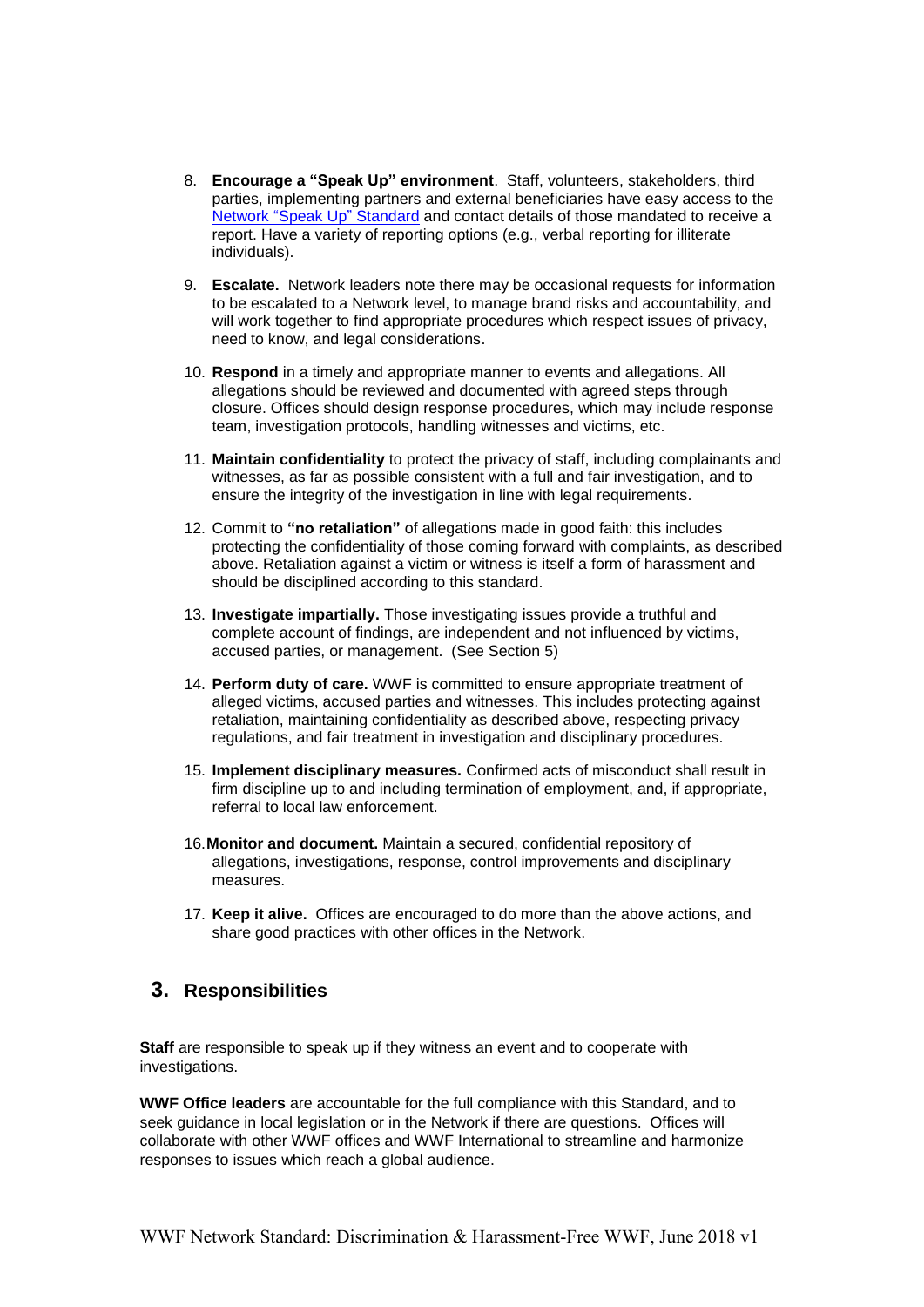**WWF Network** will monitor and as appropriate report on the compliance with this Standard.

**Global Media** coordinates responses in case of global media coverage of allegations or events, and provides support to offices that do not have media or communications resources.

## **4. Definitions**

**Bullying** includes conduct, where repeated or occurring as part of a pattern of behaviour that includes physical assault of any kind, threats of harm, and/or psychological harassment or intimidation.

**Harassment** is behaviour which creates a hostile working environment; and that is unwelcome, unreciprocated, uninvited and usually repeated. It includes misconduct or abuse of power that interferes with another's ability to perform his/her work.

**Sexual harassment** is any physical, visual, verbal or non-verbal conduct or communication of a sexual nature which is unwelcome, non-consensual, usually repeated, and which can include (but not limited to):

- Demands for sexual favours
- Pervasive offensive or demeaning comments, jokes and innuendo
- Sexual propositions or advances
- Displaying, sending, emailing or downloading offensive material
- Remarks about a person's sexual activities
- Physical contact (e.g. kissing, touching, patting or brushing against a person)
- A direct or implied threat, benefit or promise

Sexual Harassment does not include sexual interaction, flirtation, attraction or friendship that is invited, mutual, consensual and reciprocated.

**Discrimination** is the less favourable treatment of an individual or group that is made on the basis of a certain attribute, in comparison with treatment of another individual or group without that attribute, including, but not limited to:

- Age
- Family responsibilities, family/marital/parental status, pregnancy, breastfeeding, status as a parent or carer
- Intellectual, physical or psychiatric Impairment or Disability
- Gender
- **•** Gender identity
- Sexual orientation/preference
- Physical features
- Medical/health situation
- Race, colour, ethnic or ethno-religious background, descent or nationality
- Religious belief/activity
- Political belief/activity

**Occupational Violence:** Incidents where an employee is physically attacked or threatened in the workplace.

**"Workplace"** includes work related events such as work related functions, meetings, conferences, field work etc.